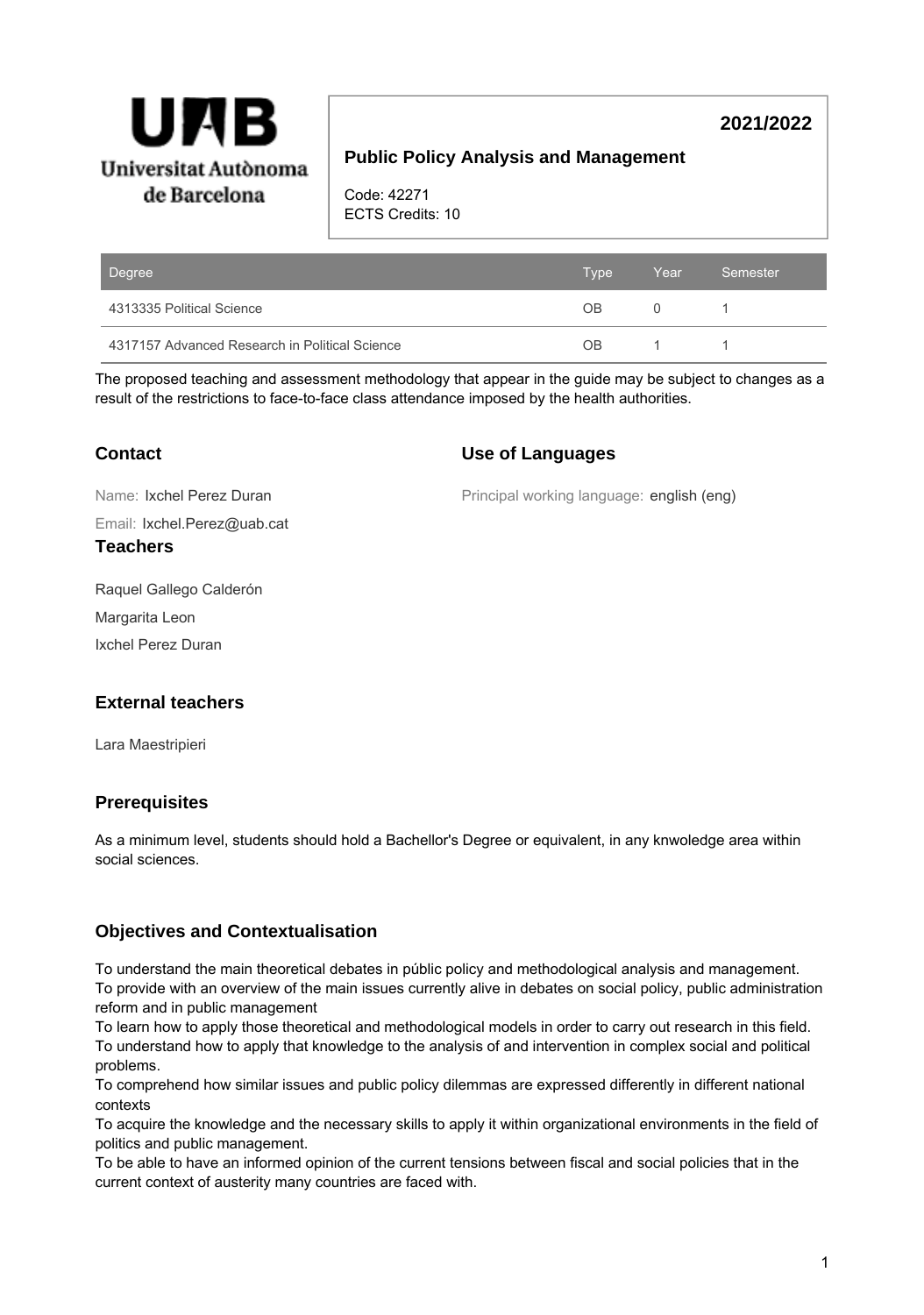## **Competences**

Political Science

- Analyse public policies in different sectors.
- Applied theoretical knowledge acquired from the analysis of real situation and using political analysis generate useful orientations for decision-making.
- Demonstration reading comprehension for specialist texts in English.
- Possess and understand knowledge that provides a basis or opportunity for originality in the development and/or application of ideas, often in a research context.
- Recognise the complexity of politics today, its diversity and the tensions to which it is exposed, with special emphasis on the Spanish and European contexts.
- Student should possess the learning skills that enable them to continue studying in a way that is largely student led or independent.
- Work in international and interdisciplinary teams whose members have different origins and backgrounds.

Advanced Research in Political Science

- Apply knowledge and techniques to analyse political situations to be able to generate proposals and points of view which are useful for decision-making.
- Continue the learning process, to a large extent autonomously.
- Examine public policies in different sector areas.
- Recognise the complexity of political situations, diversity and the tensions to which they are subjected, with special emphasis on the Spanish and European contexts.
- Understand and produce advanced specialised research texts in political science.
- Use acquired knowledge as a basis for originality in the application of ideas, often in a research context.
- Work in international and inter-disciplinary teams.

### **Learning Outcomes**

- 1. Analyse public policies independently of their sector specialisation.
- 2. Analyse public policies independently of their sectorial specialisation.
- 3. Anticipate the consequences of designing a specific public policy.
- 4. Anticipate the possible consequences of a specific public policy.
- 5. Apply the main theories for the analysis of processes for drawing up, implementing and evaluating public policies.
- 6. Apply the main theories for the processes of drafting, implementing and evaluating public policies.
- 7. Continue the learning process, to a large extent autonomously.
- 8. Demonstration reading comprehension for specialist texts in English.
- 9. Design instruments to evaluate a specific public policy.
- 10. Distinguish between the main actors involved in the processes of generating and drafting public policies with particular attention not only to their particular complexity but also to the network environments which interrelate them.
- 11. Identify the different agents involved in the definition of a policy, its scope for action, interests and resources.
- 12. Identify the different factors and variables that could affect the definitions and results of a public policy.
- 13. Identify the different factors and variables that may be involved in the definition and results of public policy.
- 14. Identify the different relevant actors involved in the definition of a policy, their fields of action, interests and resources.
- 15. Identify the importance of specific political contexts when designing a policy.
- 16. Identify the importance of specific political contexts when designing policies.
- 17. Identify the main agents involved in the generation and design of policies, with special emphasis not only on their particular complexity but also that of the interrelated network environments.
- 18. Possess and understand knowledge that provides a basis or opportunity for originality in the development and/or application of ideas, often in a research context.
- 19. Student should possess the learning skills that enable them to continue studying in a way that is largely student led or independent.
- 20. Understand and produce advanced specialised research texts in political science.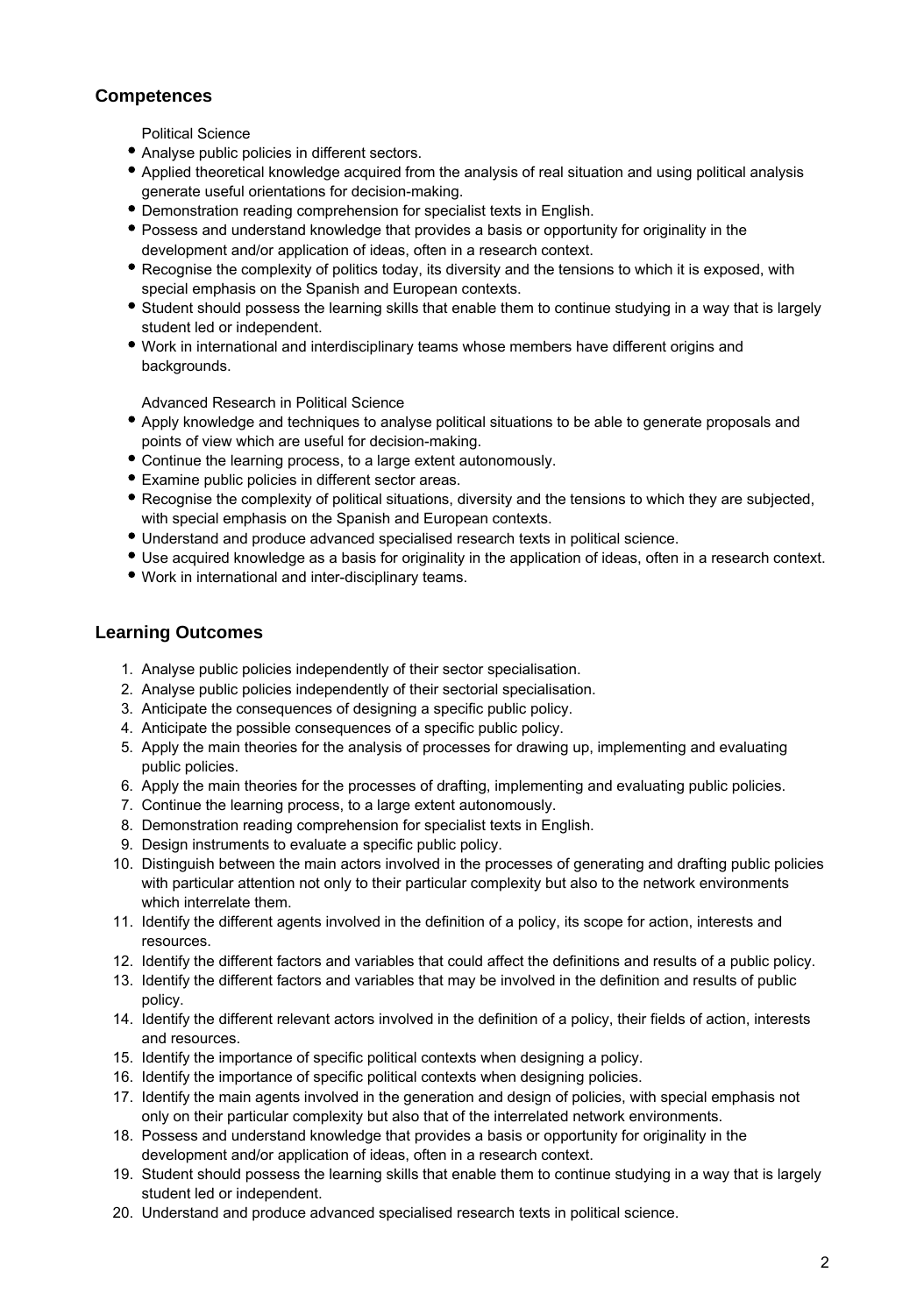- 21. Use acquired knowledge as a basis for originality in the application of ideas, often in a research context.
- 22. Work in international and inter-disciplinary teams.
- 23. Work in international and interdisciplinary teams whose members have different origins and backgrounds.

### **Content**

| PUBLIC MANAGEMENT TOPICS                                   |            |                                                           |     |           |                                                                                            |
|------------------------------------------------------------|------------|-----------------------------------------------------------|-----|-----------|--------------------------------------------------------------------------------------------|
| (More detail in the syllabus to be distributed)            |            |                                                           |     |           |                                                                                            |
| Bureaucracies and post bureaucracies                       |            |                                                           |     |           |                                                                                            |
| Public                                                     | leadership |                                                           | and | strategic | management                                                                                 |
|                                                            |            | Organizational configurations. From hierarchy to networks |     |           |                                                                                            |
| Objectives and performance information                     |            |                                                           |     |           |                                                                                            |
|                                                            |            | Contract like relations and bringing in the third sector  |     |           |                                                                                            |
| Human Resources Management                                 |            |                                                           |     |           |                                                                                            |
| Public                                                     |            | Service                                                   |     |           | Motivation                                                                                 |
| Public                                                     | service    | use                                                       | and | perceived | performance                                                                                |
| Public management and innovation                           |            |                                                           |     |           |                                                                                            |
|                                                            |            | Citizen participatory instruments and public consultation |     |           |                                                                                            |
| Accountability                                             |            |                                                           |     |           |                                                                                            |
| PUBLIC POLICY TOPICS                                       |            |                                                           |     |           |                                                                                            |
|                                                            |            |                                                           |     |           | Concepts and instruments: defining Public Policy and the approaches to study Public Policy |
| Methodologies in Public Policy                             |            |                                                           |     |           |                                                                                            |
| Science and Public Policy                                  |            |                                                           |     |           |                                                                                            |
| <b>Politics and Public Policy</b>                          |            |                                                           |     |           |                                                                                            |
| Democracy                                                  |            | and                                                       | the | Welfare   | State                                                                                      |
| Social Investment and the Welfare State                    |            |                                                           |     |           |                                                                                            |
| Policy changes: retrenchment, resilience and recalibration |            |                                                           |     |           |                                                                                            |
| From Austerity to Permanent Strain                         |            |                                                           |     |           |                                                                                            |
| Family Policy, Child care                                  |            |                                                           |     |           |                                                                                            |
| Youth Unemployment                                         |            |                                                           |     |           |                                                                                            |
| <b>Regulatory Policy</b>                                   |            |                                                           |     |           |                                                                                            |
|                                                            |            |                                                           |     |           |                                                                                            |

# **Methodology**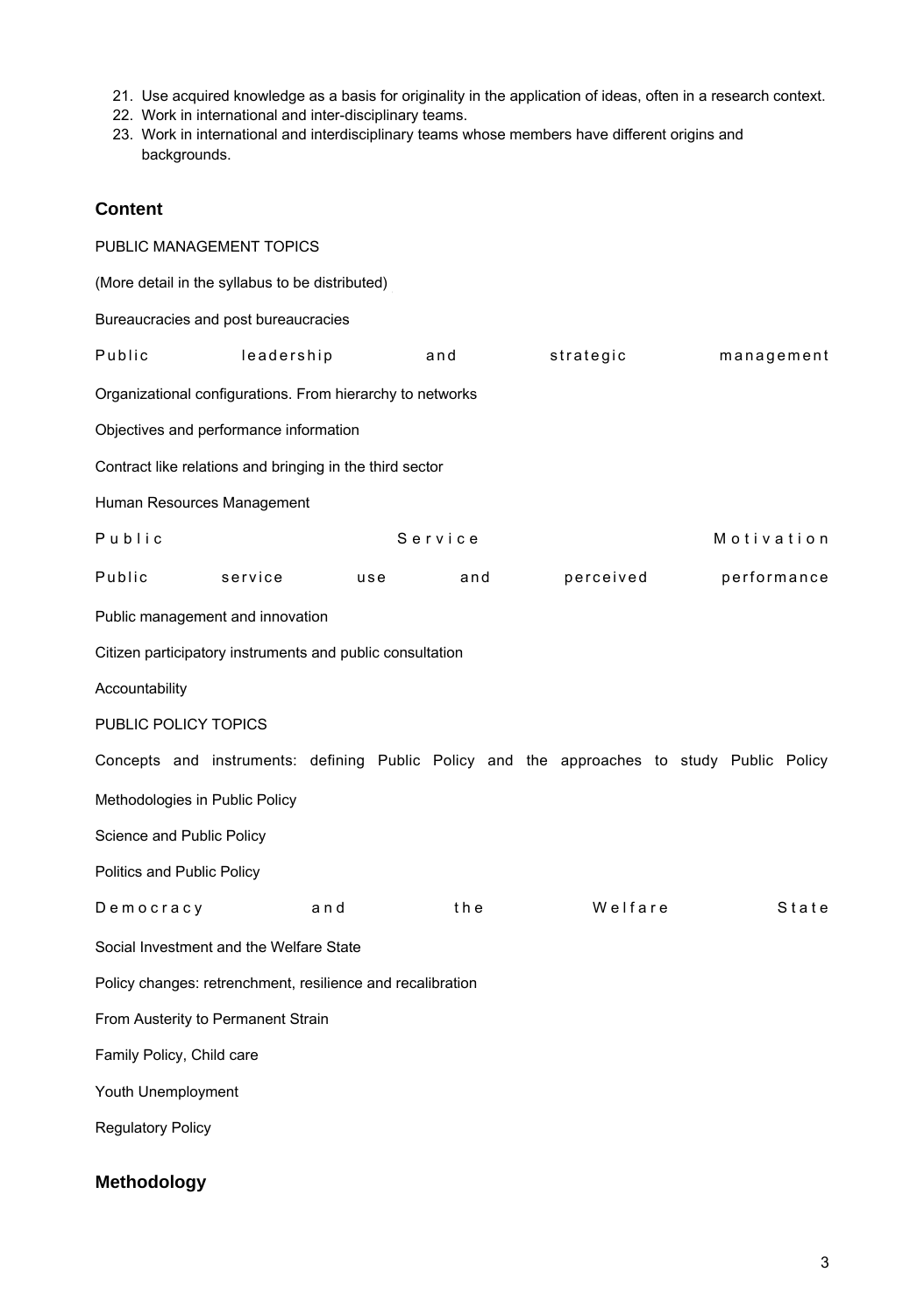Learning is based on the reading and discussion of theoretical and empirical knowledge.

The aim is to acquire the capacity to formulate questions and answers. To this end, students will have to be active and autonomous in searching and selecting relevant information, in reading and thinking in order to create a rich and informed dialogue with the lecturer.

This autonomous effort will be required previously to each session, via reading, essay writing and some cases and exercices. This work will then be complemented with seminar discussions and oral presentations, which will help to better understand both theory and practice-based knowledge as well as to question it.

Class teaching will combine lectures and seminar/case, exercise discussions on theoretical and empirical knowledge -always trying to find the applicability of theory to the real world.

Tutorial teaching will focus on the preparation of essays, exercises and presentations.

Annotation: Within the schedule set by the centre or degree programme, 15 minutes of one class will be reserved for students to evaluate their lecturers and their courses or modules through questionnaires.

#### **Activities**

| <b>Title</b>                                 | <b>Hours</b> | <b>ECTS</b> | <b>Learning Outcomes</b>        |
|----------------------------------------------|--------------|-------------|---------------------------------|
| <b>Type: Directed</b>                        |              |             |                                 |
| Lectures, attendance and participation       | 125          | 5           | 3, 8, 9, 11, 13, 16, 19, 18, 23 |
| Type: Supervised                             |              |             |                                 |
| Seminars and tutorials                       | 50           | 2           | 3. 9. 11. 13. 16. 19. 18. 23    |
| Type: Autonomous                             |              |             |                                 |
| Reading, essay writing and solving exercises | 70           | 2.8         | 3, 8, 9, 11, 13, 16, 19, 18, 23 |

#### **Assessment**

Evaluation will be botn continuous and final. It will be based on the outputs of the different activities in which students will engage to show they have achieved the expected competencies.

Such activities and outputs include:

- 1. Practical exercises proposed in class (public management)
- 2. Short essays on readings (public policy)
- 3. A test (public management)
- 4. A final paper (public policy)

#### **Assessment Activities**

| Title                                                             |     |         | Weighting Hours ECTS Learning Outcomes                                               |
|-------------------------------------------------------------------|-----|---------|--------------------------------------------------------------------------------------|
| Practical exercises Public Management and<br>essays Public Policy | 80% | 2.5 0.1 | 2, 1, 3, 4, 6, 5, 20, 8, 9, 10, 17, 11, 14,<br>12, 13, 16, 15, 19, 7, 18, 21, 23, 22 |
| Test                                                              | 20% |         | 2.5 0.1 3, 8, 9, 11, 13, 16, 19, 18, 23                                              |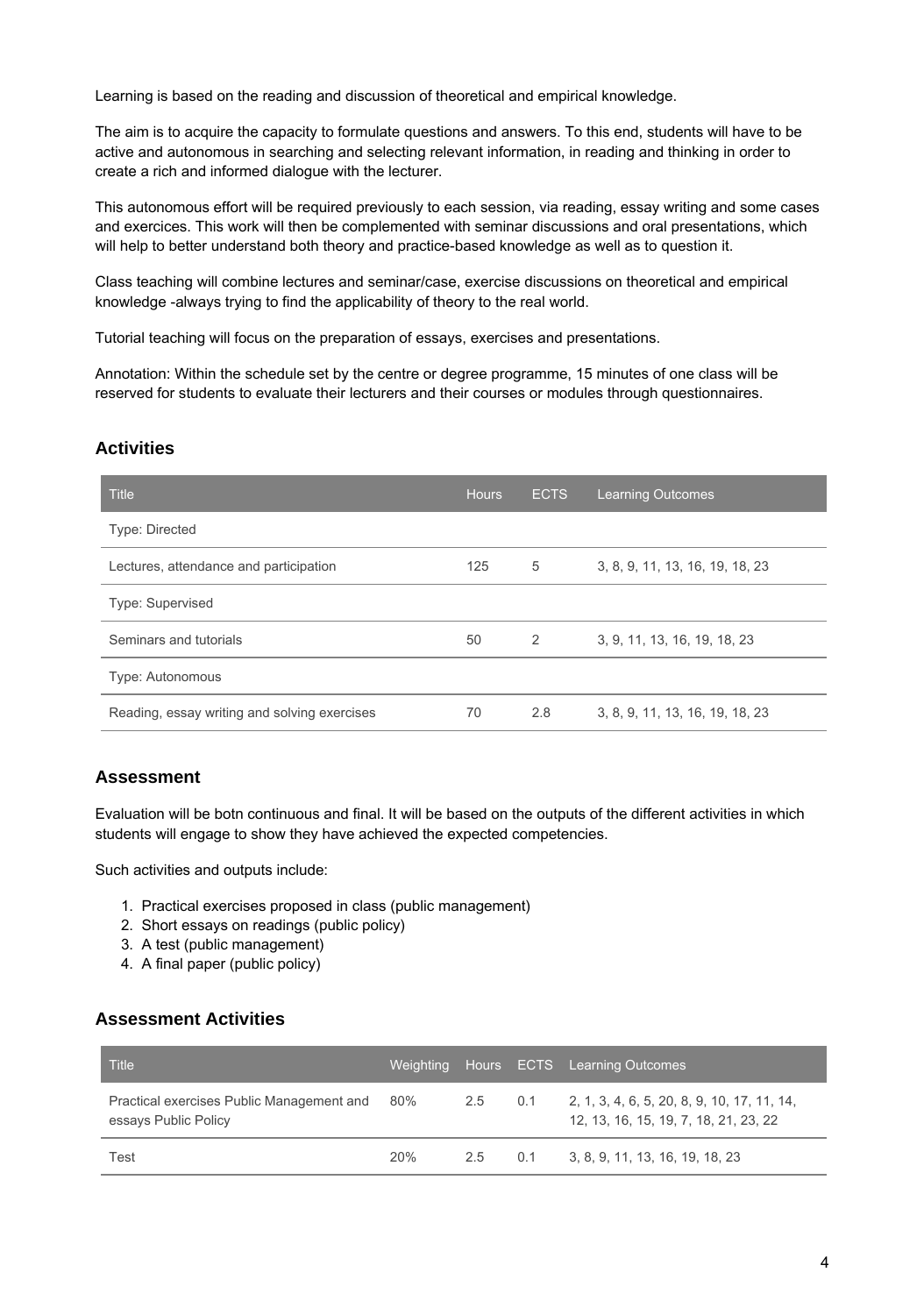## **Bibliography**

(More detailed in the syllabus to be distributed)

#### PUBLIC MANAGEMENT

Boyne, G.A. (2003) "Sources of Public Service Improvement: A Critical Review and Research Agenda", Journal of Public Administration Research and Theory, 13 (3): 367- 394

De Vries, M.; Nemec, J. 2013 "Public Sector Reform: An Overview of Recent Literature and Research on NPM and Alternative Paths", International Journal of Public Sector Management, 26(1):4-16.

Ferlie, E., Lynn, L.E. Jr and Pollitt, Ch. 2005 The Oxford Handbook of Public Management, New York: Oxford University Press.

Grant, A. 2012 "Leading with Meaning: Beneficiary Contact, Prosocial Impact and the Performance Effects of Transformational Leadership", Academy of Management Journal, 55 (2):458-476

Heifetz R. A. Linsky, M. 2002 Leadership on the Line. Boston, Mas: Harvard Business School Press. Pages 9-30

Kelly, J. 2007 "Reforming Public Services in the UK: Bringing in The Third Sector" Public Administration, 85 (4):1003-1022

Koffijberg, J. De Bruin, H. Priemus, H. 2012 "Combining Hierarchical and Network Strategies: Successful Changes in Dutch Social Housing" Public Administration, 90 (1):262-275

Kotter, J.P. 2001 "What Leaders Really Do". Harvard Business Review, December

Kuhlmann, S. and Wollmann, H. 2014 Introduction to Comparative Public Administrations. Administrative Systems and Reform in Europe. Cheltenham and Northampton, MA: Edward Elgar

Latham, G.P., Borgogni, L., Petitta, L. 2008 "Goal Setting and Performance Management in the Public Sector" International Public Management Journal, 11(4) 385-403

McGuire, M Agranoff, R. 2011 "The Limitations of Public Management Networks" Public Administration, 89 (2):265-284

Milward, H.B. Provan. K.G. (2000) "Governing theHollow State" Journal of PublicAdministration Research and Theory 10 (2) 359-379

Moynihan, D.P. 2005 "What Do We Talk About When We Talk About Performance. Dialogue Theory and Performance Budgeting" Journal of Public Administration Research and Theory, 16: 151-168

Moynihan, D. P. Pandey, S. K. 2010 "The Big Question for Performance Management: Why Do Managers Use Performance Information" Journal of Public Administration Research and Theory, 20:849-866

OECD, 2008. Public-Private Partnerships. In Pursuit of Risk Sharing and Value for Money. Paris. OECD Publications. Chapter 1.

Olsen, J. P. 2005 "Maybe It is Time to Rediscover Bureaucracy", Journal of Public Administration Research and Theory, 16:1-24

Page, E. Hood, C. Lodge, M. 2005. "Conclusion; Is Competency Management a Passing Fad" Public Administration, 83 (4): 853-860

Page, E. Hood, C. Lodge, M. 2005. "Conclusion; Is Competency Management a Passing Fad" Public Administration, 83 (4): 853-860

Perry, J., Christensen, R.K. 2015 Handbook of Public Administration, London: Routledge.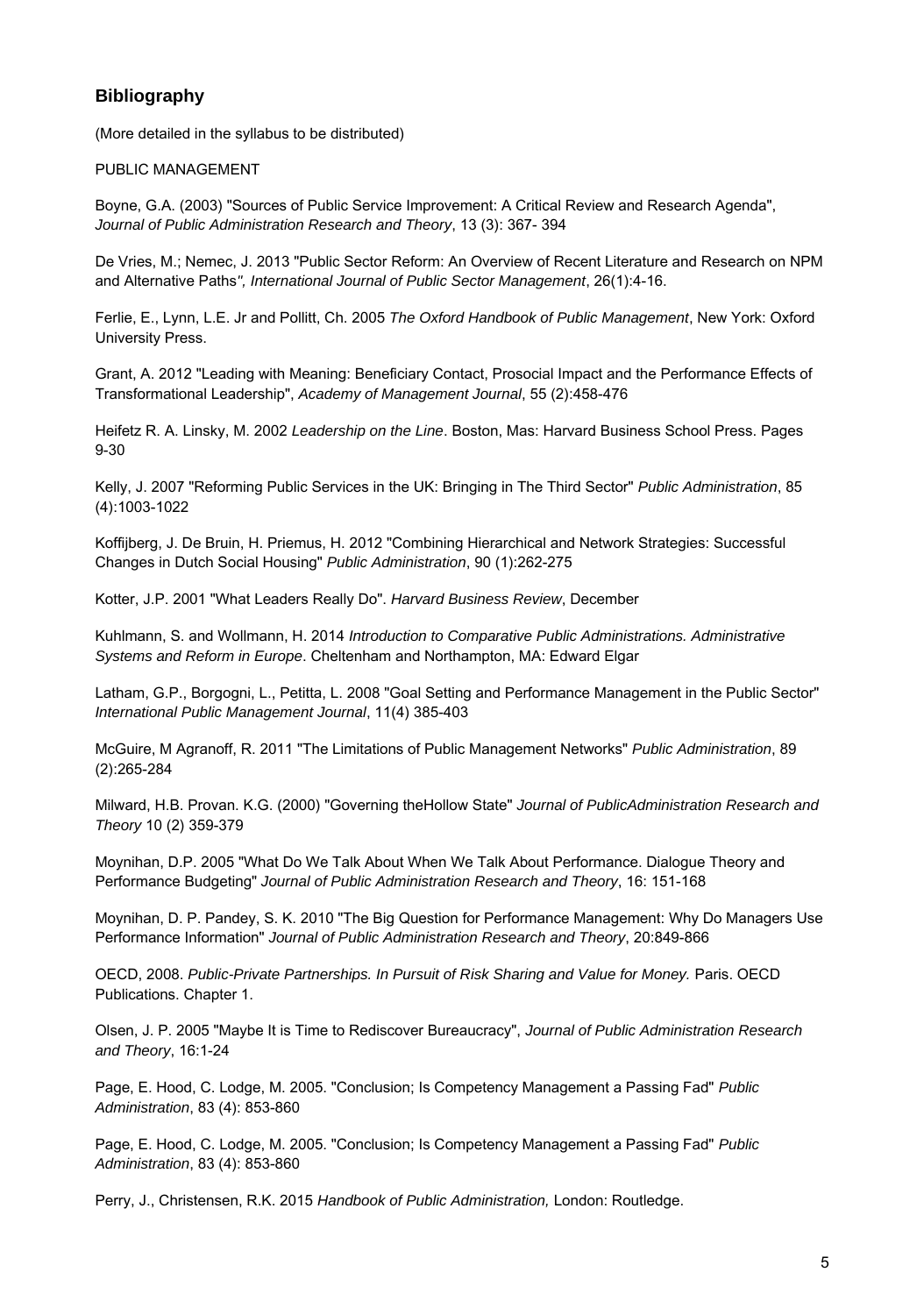Perry, J. Hondeghem, A. Wise L.R. 2008. "Revisiting the Motivational Bases of PublicService: Twenty Years of Research and an Agenda for the Future" Public Administration Review 70 (5):681-690

Pollit, C. 2009 "Bureaucracies Remember; Post-Bureaucratic Organizations Forget", Public Administration, 82 (2): 198-218

Pollit, C. and Bouckaert, G. 2004 Public Management Reform. A Comparative Analysis, Oxford: Oxford University Press

Truss, C. 2008 "Continuity and Change: The Role of the HR Function in the Modern Public Sector" Public Administration, 86 (4):1071-1088

Vandenabeele, W. 2008 "Government calling: Public Service Motivation as an Element in Selecting Government as an Employer of Choice", Public Administration 86 (4):1089-1105

Van Ryzin, G. G. Charbonneau 2010 "Public Service Use and Perceived Performance;An Empirical Note on the Nature of the Relationship" Public Administration, 88 (2): 551-563

Van Ryzin, G. G. Immerwahr, Altman, S. 2008 "Measuring Street Cleanliness: A Comparison of New York City's Scorecard and Results from a Citizen Survey" Public Administration Review March -April: 295-303

Weibel A., Rost, K., Osterloh, M. "Pay for Performance in the Public Sector-Benefits and Hidden Costs" Journal of Public Administration Research and Theory 20: 387-412

Wright, B.E. Moynihan, D.P. Pandey, S. K.2011 "Pulling the Levers: Transformational Leadership, Public Service Motivation and Mission Valence", Public Administration Review 77 (2): 206-215

PUBLIC POLICY

Albi, E.; González-Páramo, J.; López Casasnovas, G. 1997. Gestión pública. Barcelona. Ariel.

Aguilar, L. 1992. La hechura de las políticas públicas. México. M.A. Porrua. 4 vols.

Ballart, X. 1992 ¿Cómo evaluar programas y servicios públicos? Madrid. Ministerio para las Administraciones Públicas.

Barzelay, M.; Gallego, R. 2006. 'From "new institutionalism" to "institutional processualism": Advancing knowledge about public management policy change'. Governance, 19, 4:531-557.

Colebatch, H. 2002. Policy. London: Open University Press. 2nd edition.

Hill, M. ed. 1997. The policy process. A reader. Hertfordshire. Prentice Hall/Harvester Wheatsheaf. 2nd edition.

Kingdon, J. 1995. Agendas, alternatives, and public policies. New York. HarperCollins. 2nd edition.

Knoepfel, P.; Larrue, C.; Varone, F. 2001. *Analyse et pilotage des politiques publiques*. Basel. Helbing and Lichtenhahn.

Lane, J. 1993. The public sector. Concepts, models and approaches. London. Sage.

Loseke, D. 2003. Thinking about social problems. New Jersey. Aldine Transaction. 2nd edition.

Moore, M. 1995. Gestión estratégica y creación de valor en el sector público. Paidós. Barcelona. (traducció 1998).

Pressman, J.; Vildavsky. A. 1984. Implementation. Berkeley. University of California Press. 3rd edition.

Sabatier, P. ed. 1999. Theories of the policy process. Oxford. Westview Press.

Stone, D. 2002. Policy paradox. The art of political decision making. London. Norton. 2nd edition.